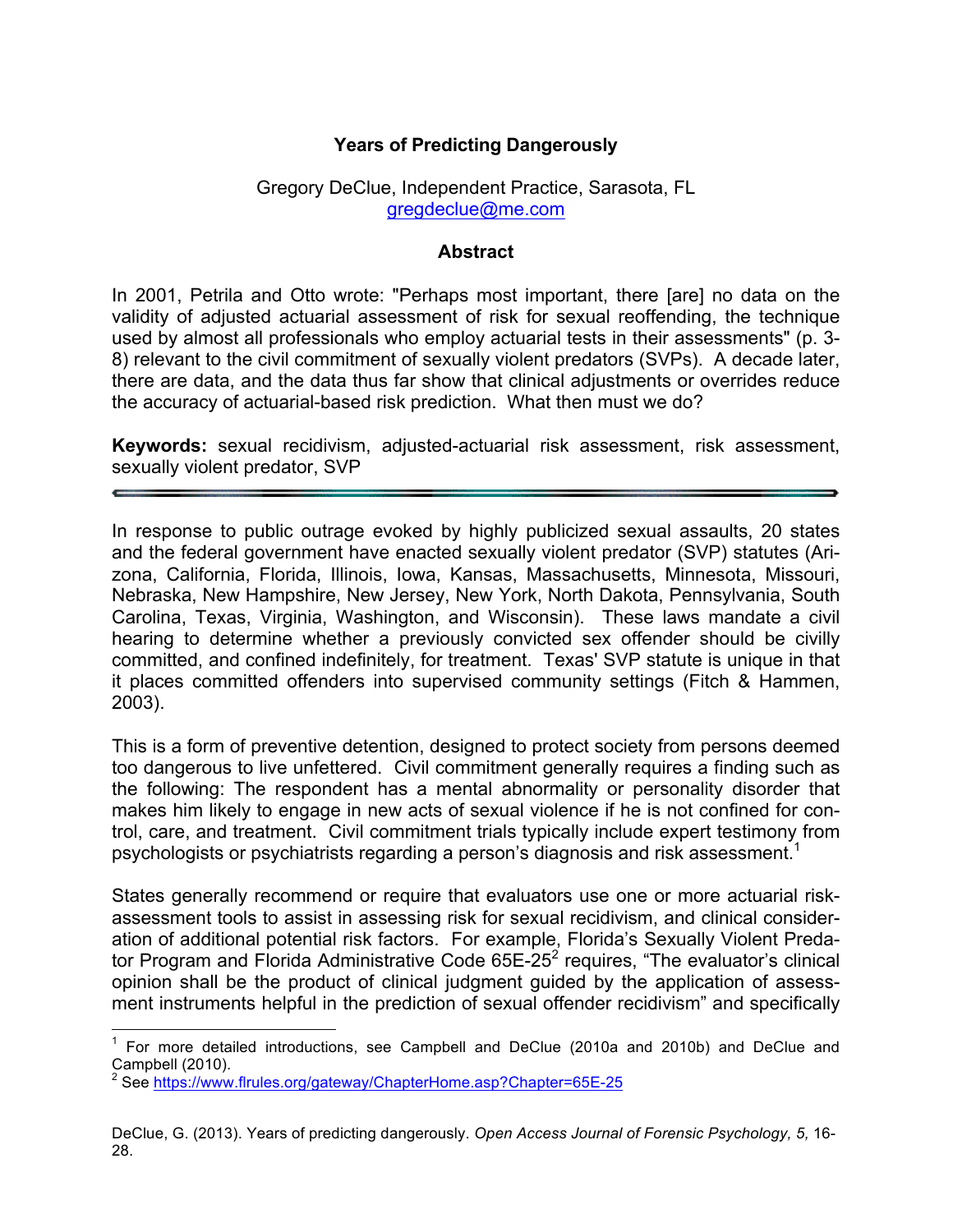mentions the Static-99. However, there is no empirical evidence that consideration of additional factors increases the accuracy of the actuarial-based risk assessment. A brief timeline illustrates this.

## **1997**

The Rapid Risk Assessment for Sex Offense Recidivism (RRASOR; Hanson, 1997) was developed to aid in the prediction of sex-offense recidivism using a small number of easily scored variables. Hanson began with a pool of seven items that were correlated at least 0.11 with sex-offense recidivism and were commonly recorded:

- prior sex offenses
- any prior nonsex offenses
- any male victims
- any stranger victims
- any unrelated victims
- never married
- age less than 25 years

Logistic regression analysis was performed for a combined sample of 2,592 offenders. It was found that four variables contributed substantially to the regression equation (that is, added incremental validity to risk prediction) and they were incorporated into the RRASOR:

- prior sex offenses
- any unrelated victims
- any male victims
- age less than 25

It is noteworthy that, even though three variables (any prior nonsex offenses, any stranger victims, and never married) were correlated with sexual recidivism, they did not add incremental validity (increased accuracy) to risk prediction, once the four variables in the RRASOR were considered.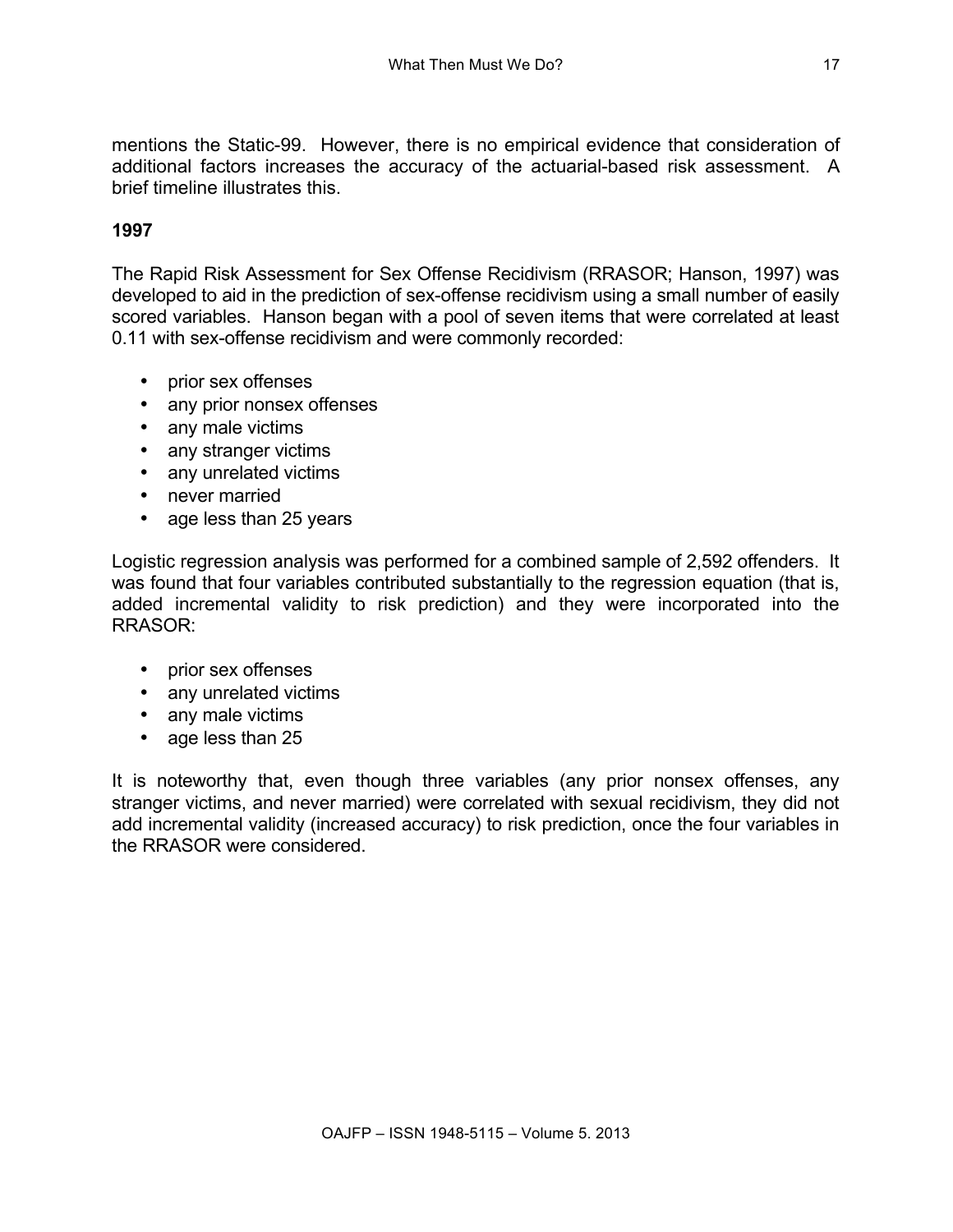#### **1998**

Hanson (1998) wrote the following:

Given the current state of knowledge, I believe that there are three plausible approaches to conducting risk assessments: guided clinical, pure actuarial, and adjusted actuarial. In the *guided clinical approach,* expert evaluators consider a wide range of empirically validated risk factors and then form an overall opinion concerning the offender's recidivism risk. In the guided clinical approach, the method for translating the identified risk factors into recidivism rates is not explicitly determined. In contrast, the *pure actuarial approach* evaluates the offender on a limited set of predictors and then combines these variables using a predetermined, numerical weighting system. The *adjusted actuarial approach* begins with an actuarial prediction, but expert evaluators can then adjust (or not) the actuarial prediction after considering potentially important factors that were not included in the actuarial measure (pp. 52-53).

Hanson (1998) recommended caution when attempting to adjust actuarial estimates of recidivism risk.

When the appropriate research has been conducted, what were considered external factors will either be incorporated into an actuarial instrument or will be deemed safe to disregard. . . . Given the poor track record of clinical prediction, evaluators should, nevertheless, be exceedingly cautious about how much they adjust actuarial estimates. Many of the factors that clinicians intuitively believe to be related to sexual offense recidivism, such as denial and verbal statements of treatment motivation, have not been found to predict sexual offense recidivism over the long-term (pp. 65- 66).

In their 1998 study reporting correlational data between risk variables and sex offender recidivism, Hanson and Bussière<sup>3</sup> advised:

The predictive accuracy of most of the variables was also small (.10-.20), and no variable was sufficiently related [to recidivism] to justify its use in isolation. It was also unclear how best to combine the variables because their intercorrelations were unknown and would be expected to be rather high for certain variables (e.g., young and unmarried). Consequently, we

 $3$  This is the meta-analysis mentioned in the discussion of the RRASOR (above). Although the RRASOR was published in 1997 and the meta-analysis was published in a peer-reviewed journal in 1998, data from the meta-analysis were originally made available in 1996. See http://www.publicsafety.gc.ca/res/cor/rep/1996-04-psorma-eng.aspx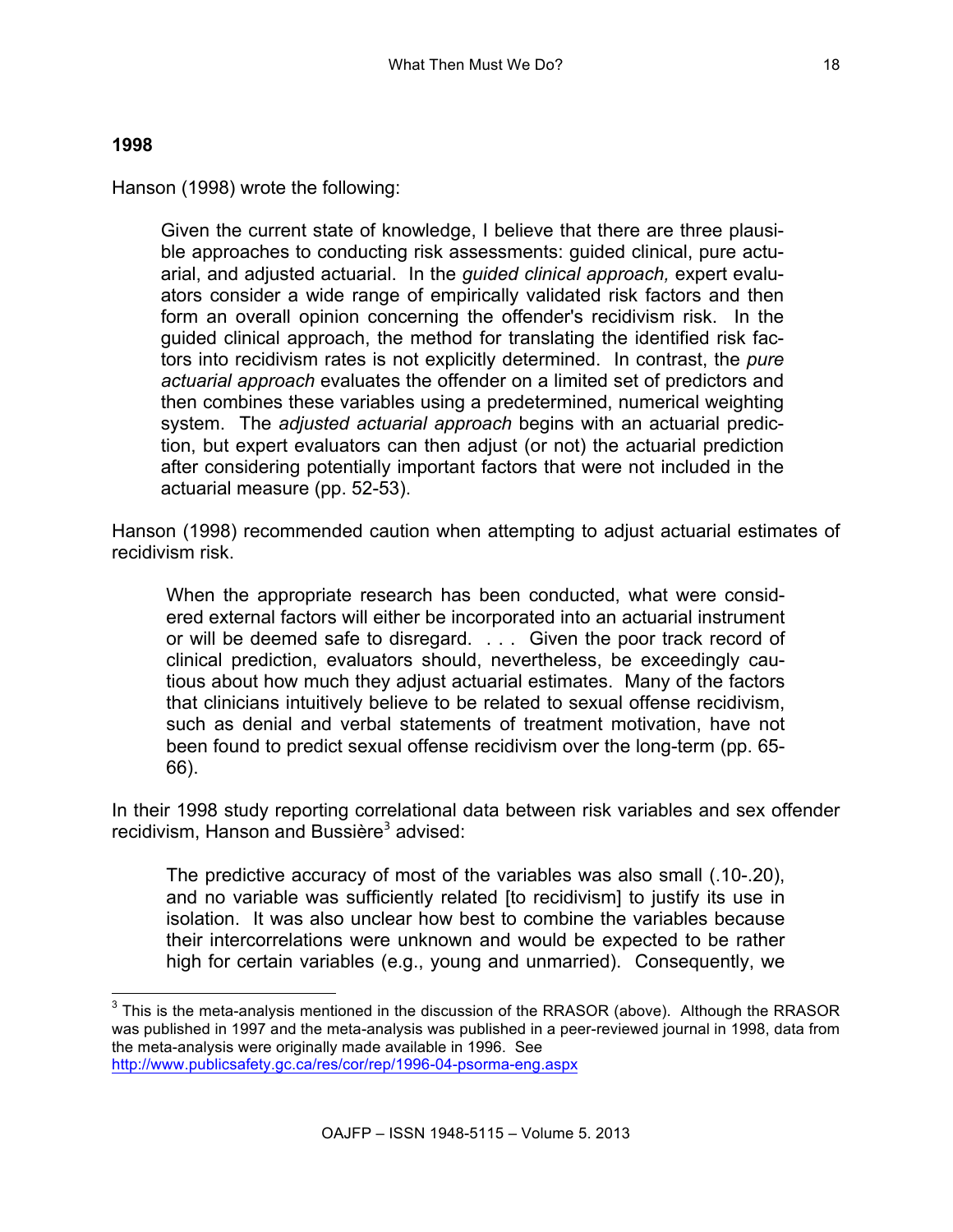do not recommend simply summing the items, using either unit weights or weights inferred from the [correlational] tables, to create risk scales.... Nevertheless, our results could be used to identify the factors worth considering in risk assessments (p. 358).

As described above, the meta-analysis was used to identify factors worth considering, which helped shape the RRASOR.

## **2000**

The Static-99 was developed by combining the RRASOR with another instrument, the SACJ-Min (Hanson & Thornton, 2000). In addition to the four items from the RRASOR (see above), the Static-99 includes the following six additional items:

- never married<sup>4</sup>
- noncontact sex offenses
- $\cdot$  stranger victims<sup>5</sup>
- current nonsexual violence
- prior nonsexual violence
- four or more sentencing dates

Hanson and Thornton found that the 10-item Static-99 was more accurate than the 4-item RRASOR, but not by much: "The incremental improvement of Static-99, however, was relatively small" (p.  $129$ ).<sup>6</sup> That is, adding six new items, which more than doubled the total number of items, increased overall accuracy of sex-offense risk by a small amount. The authors also noted, "For the prediction of sex-offense recidivism, Static-99 is clearly more accurate (*r* = 0.33) than unstructured clinical judgment (average *r* = 0.10)" (p. 131).

Hanson and Thornton (2000) speculated that adjusting actuarial assessments might eventually be shown to enhance accuracy of risk prediction, but they urged caution about any such adjustments in the absence of evidence that adjustments improve accuracy (p. 132):

Static-99 does not claim to provide a comprehensive assessment, for it neglects whole categories of potentially relevant variables (e.g., dynamic factors). Consequently, prudent evaluators would want to consider whether there are external factors that warrant adjusting the initial score or special features that limit the applicability of the scale (e.g., a debilitating disease or

 $4$  This item did not add incremental validity to the four items that made it into the RRASOR (see above).  $5$  This item did not add incremental validity to the four items that made it into the RRASOR (see above).

 $6$  Perhaps "tiny and insignificant" would be more fitting than "relatively small." According to their Table 4 on page 126, Receiver Operating Characteristic (ROC) Area for RRASOR was 0.68, with a 95% confidence interval (CI) of 0.65 to 0.72. ROC Area for Static-99 was 0.71, with a 95% CI of 0.68 to 0.74. (Hanson & Thornton, 2000).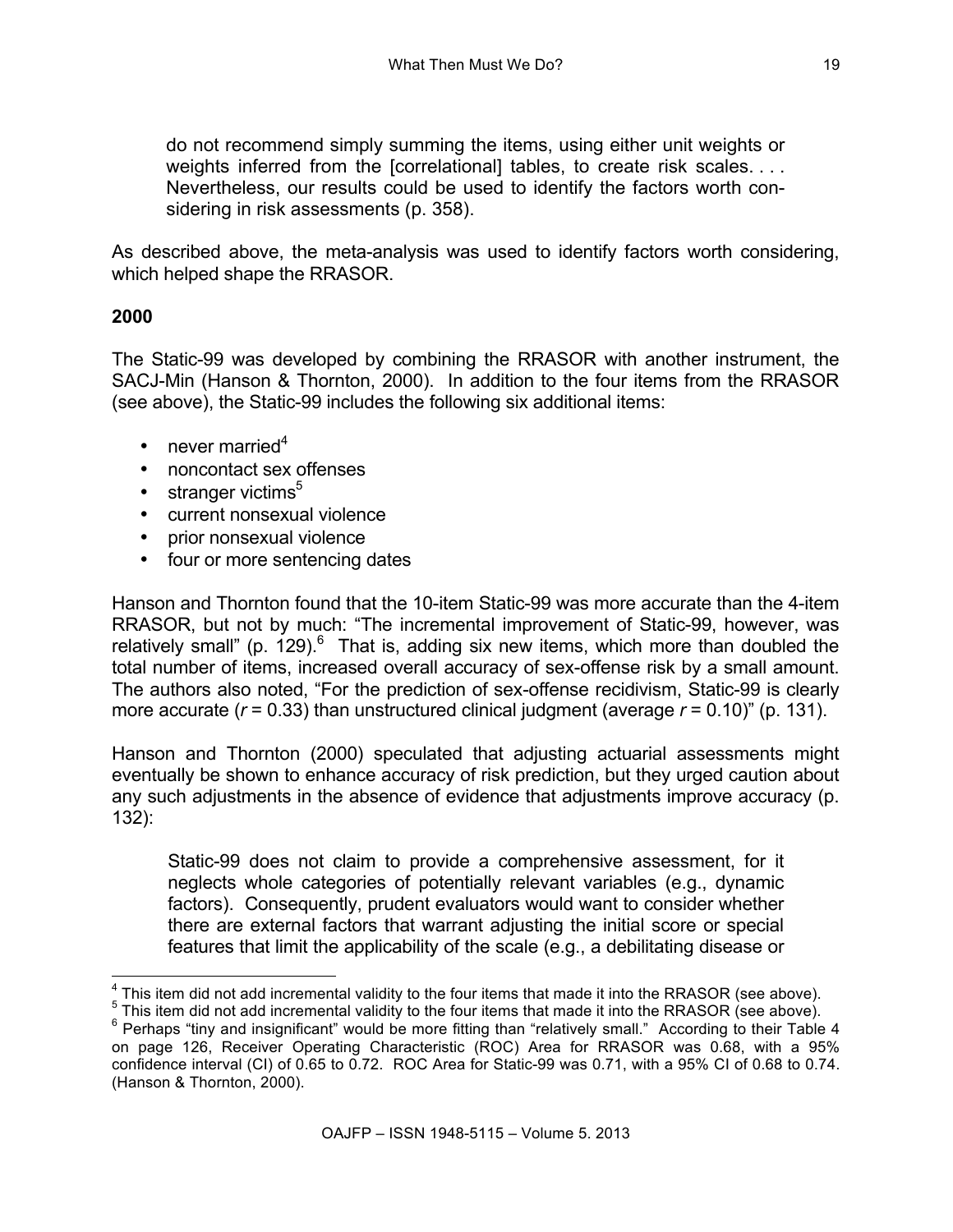stated intentions to reoffend). Given the poor track record of clinical prediction, however, adjustments to actuarial predictions require strong justifications. In most cases, the optimal adjustment would be expected to be minor or none at all.

## **2001**

Petrila and Otto (2001) wrote: "Perhaps most important, there [are] no data on the validity of adjusted actuarial assessment of risk for sexual reoffending, the technique used by almost all professionals who employ actuarial tests in their assessments" (p. 3- 8).

## **2002**

Hanson (2002, p. 100) wrote, "Much more research is required before adjustments to established actuarial measures using static factors can be done with any confidence."

### **2005**

Hanson and Morton-Bourgon (2005) completed a new meta-analysis. They commented on their data regarding risk factors and recidivism (p. 1159):

Readers will note, however, that the predictive accuracy of most of the characteristics was small. Consequently, prudent evaluators need to consider a range of potential risk factors in an overall evaluation. The best methods for combining risk factors into an overall evaluation remain an active topic of scientific debate.

### **2009**

The Static-99 was revised in October 2009. The revised instrument, Static-99R, has the same items, except that the age item was revised to be more consistent with research findings regarding declines in sexual recidivism with increased age (Helmus, Thornton, Hanson, and Babchishin, 2011). It was also recognized that sexual recidivism rates are much lower than in years past. The developers of the instruments now recommend the Static-99R rather than the Static-99 for all purposes.

In 2009, Hanson and Morton-Bourgon completed yet another meta-analysis. This time they found three studies that directly compared the accuracy of pure-actuarial risk assessment to adjusted-actuarial risk assessment, for sexual recidivism. They wrote (p. 7):

Three studies examined the difference between actuarial scores and adjusted actuarial risk ratings (Gore, 2007; Hanson, 2007; Vrana, Sroga, &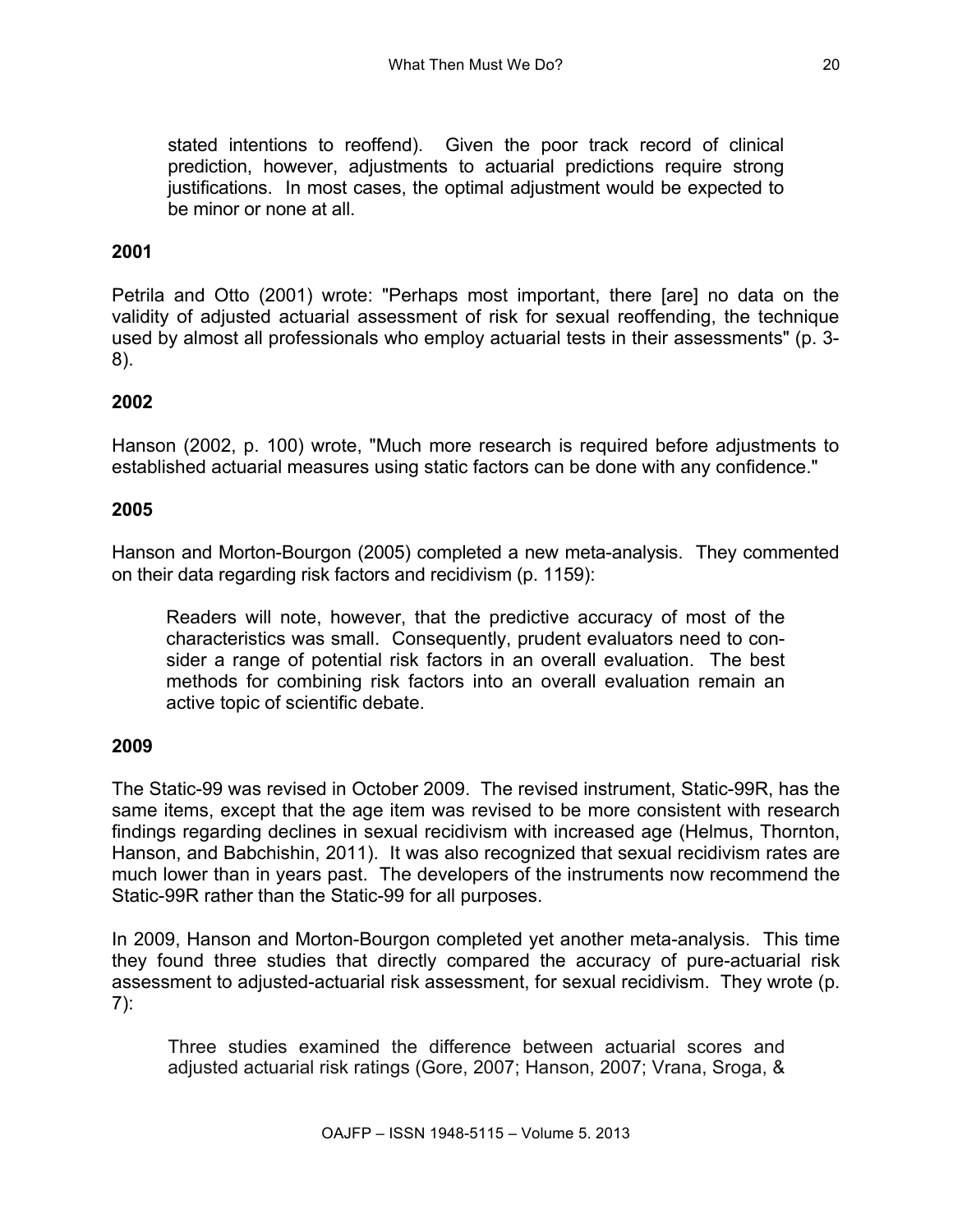Guzzo, 2008). In these studies, evaluators were required to complete an actuarial risk tool and then were allowed to adjust the final risk rating on the basis of factors external to the actuarial tool. All three studies were prospective, and evaluators completed the ratings as part of their routine procedures. In two studies, the raters were probation officers (Hanson, 2007; Vrana et al., 2008), and in the other study, the raters were either psychologists or correctional staff (Gore, 2007). For all three measures, for all types of raters, and for all outcomes, the adjusted scores showed lower predictive accuracy than did the unadjusted actuarial scores.

## **2010**

Campbell and DeClue (2010a, p. 75) looked at the publicly available data regarding those same three studies and reached a more modest conclusion: "Based on available data, at its best. AAA<sup>7</sup> neither increases nor decreases the accuracy of actuarial classification. At its worst, AAA dilutes actuarial accuracy."

How do adjustments or overrides to actuarial risk assessments dilute accuracy? One example is found in Gore's (2007) dissertation. She found that clinical overrides that increased predicted risk resulted in 4 more true positives (people rated at high risk, who actually sexually recidivated) but at the cost of 75 fewer true negatives (people rated as low risk, who actually did not sexually recidivate). $8$ 

### **2011**

Montaldi (2011) mentioned, "Given decreased base-rates over the past 20 years, the most accurate method now may be to just use the overall (low) reconviction base-rate and predict non-reconviction for every offender. We would have false negative errors but perhaps fewer errors overall."9

### **2012**

Two more studies have addressed the accuracy of pure-actuarial risk assessment versus adjusted-actuarial risk assessment for sexual recidivism. In one study, Storey, Watt, Jackson, and Hart (2012) found that clinical adjustments or overrides of the Static-99 decreased the accuracy of risk prediction: "In 30 cases, clinicians used discretion to 'override' or adjust the Static-99 ratings when making final risk judgments, but the

 $\sigma$  Adjusted-actuarial assessment.<br><sup>8</sup> "When psychologists' overrides were attended to in only one direction (e.g. upward overrides) and ignored in the other direction (e.g., downward overrides), the adjusted risk levels were significantly more accurate in the direction in which overrides were permitted (e.g., identification of true positives). However, this improvement in accuracy was achieved at a statistically significant and extreme cost: zero accuracy in the other direction (e.g., identification of true negatives)" (Gore, 2007, pp. 51-52).  $9$  Dr. Montaldi is the director of Florida's Sexually Violent Predator Program.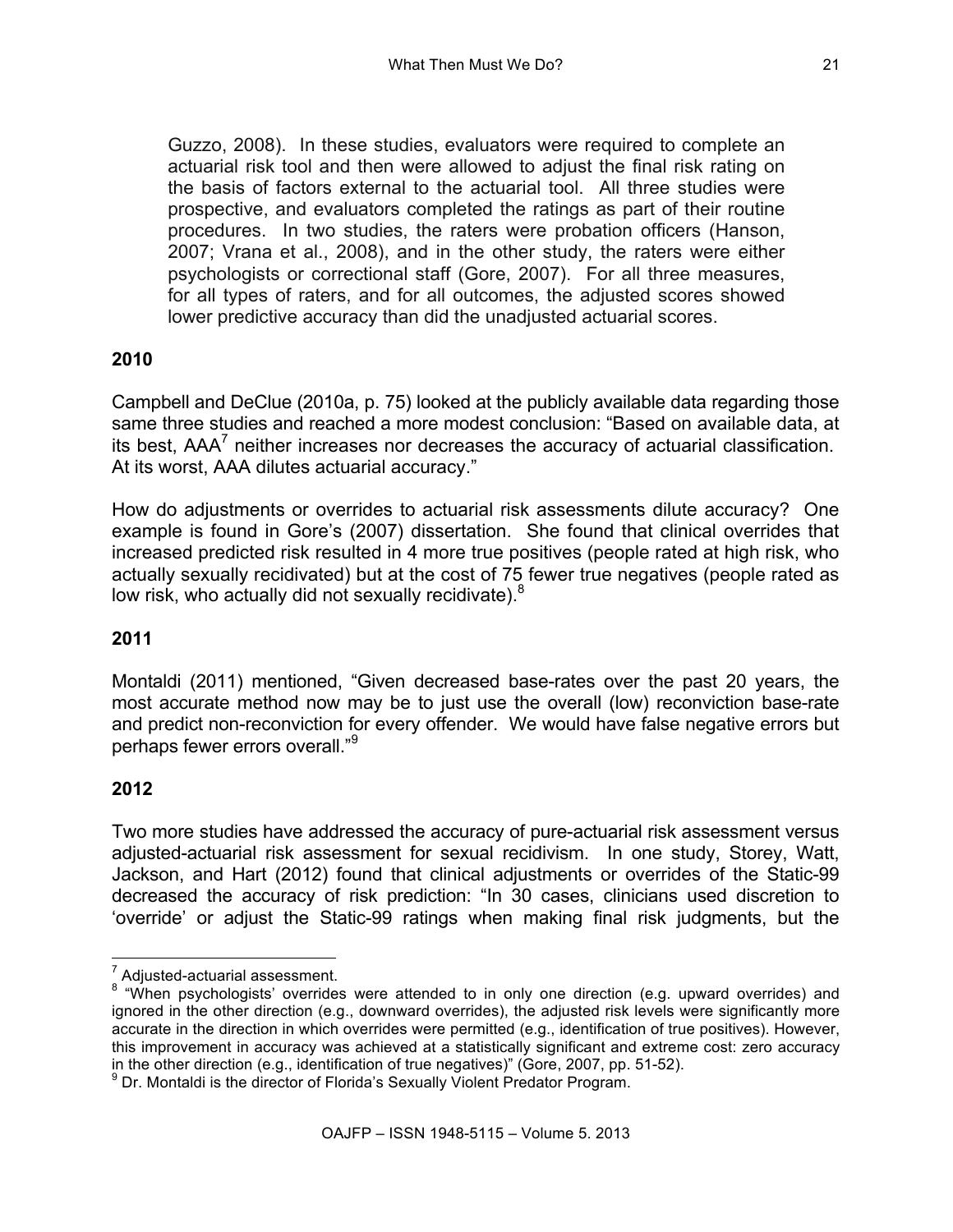predictive validity of the clinical adjusted ratings was worse than that of the original Static-99 ratings made by clinicians" (p. 1). "The clinical override scores were less predictive of sexual recidivism than the scores without overrides. . . . Examination of the Hazard Ratios for the two sets of ratings indicated that the ratings with overrides predicted recidivism in the wrong direction—that is, clinical overrides of increased risk were actually associated with lower recidivism rates and vice versa" (p. 8).

Storey et al. reported that their results comport with prior research (as noted above): "In addition to altering risk determinations, clinical overrides also decreased the predictive validity of Static-99 scores. This decrease was to be expected based on the recommendations of most proponents of actuarial assessment instruments not to override scores, as well as the premise on which actuarial instruments are based, namely that optimal empirically based algorithms as opposed to unstructured clinical judgment are the best predictors of future violence. In addition, other studies have also found that clinical overrides made to actuarial scores decrease predictive validity (Gore, 2007; Hanson, 2007; Vrana, Sroga, & Guzzo, 2008)" (p. 9). See also Hanson, Harris, Scott, and Helmus (2007).

Storey et al. concluded, "Clinical judgment reduced the predictive accuracy of the Static-99 in our study. . . . On the basis of our findings, additional and more detailed guidelines regarding the appropriate use of overrides should be tested empirically and provided to clinicians. Alternatively, clinicians should be discouraged from overriding Static-99 scores under any circumstances" (pp. 10-11).

In another study published in 2012, Wormith, Hogg, and Guzzo (2012) examined the predictive validity of the Level of Service/Case Management Inventory (LS/CMI) on a sample of sexual offenders extracted from a large cohort of offenders in Canada. "The study revealed that allowing assessors to override the numerically derived risk level with their professional judgment, a practice that increased risk level much more often than it decreased it, reduced the predictive validity of the scale and did so particularly for sex offenders by increasing risk excessively" (p. 1511). "When the validity of the LS/CMI was examined for sex offenders on whom the override provision was applied, the predictive relationship was eliminated" (p. 1530). "In our view, these findings illustrate the potential shortcomings of using SPJ to augment a statistically based risk/need assessment scheme" (p. 1531). "The current findings do not auger well for the professional override having overall incremental predictive validity, at least as employed with the current guidelines in the LS/CMI. Rather, they partially support Abbott's (2011) position that professional judgment should not be used to increase actuarially based assessments of sexual offenders' risk of recidivism" (p. 1533).

# **Summary**

Two somewhat contradictory recommendations emerge from this timeline, separated by a dozen years of research and practice: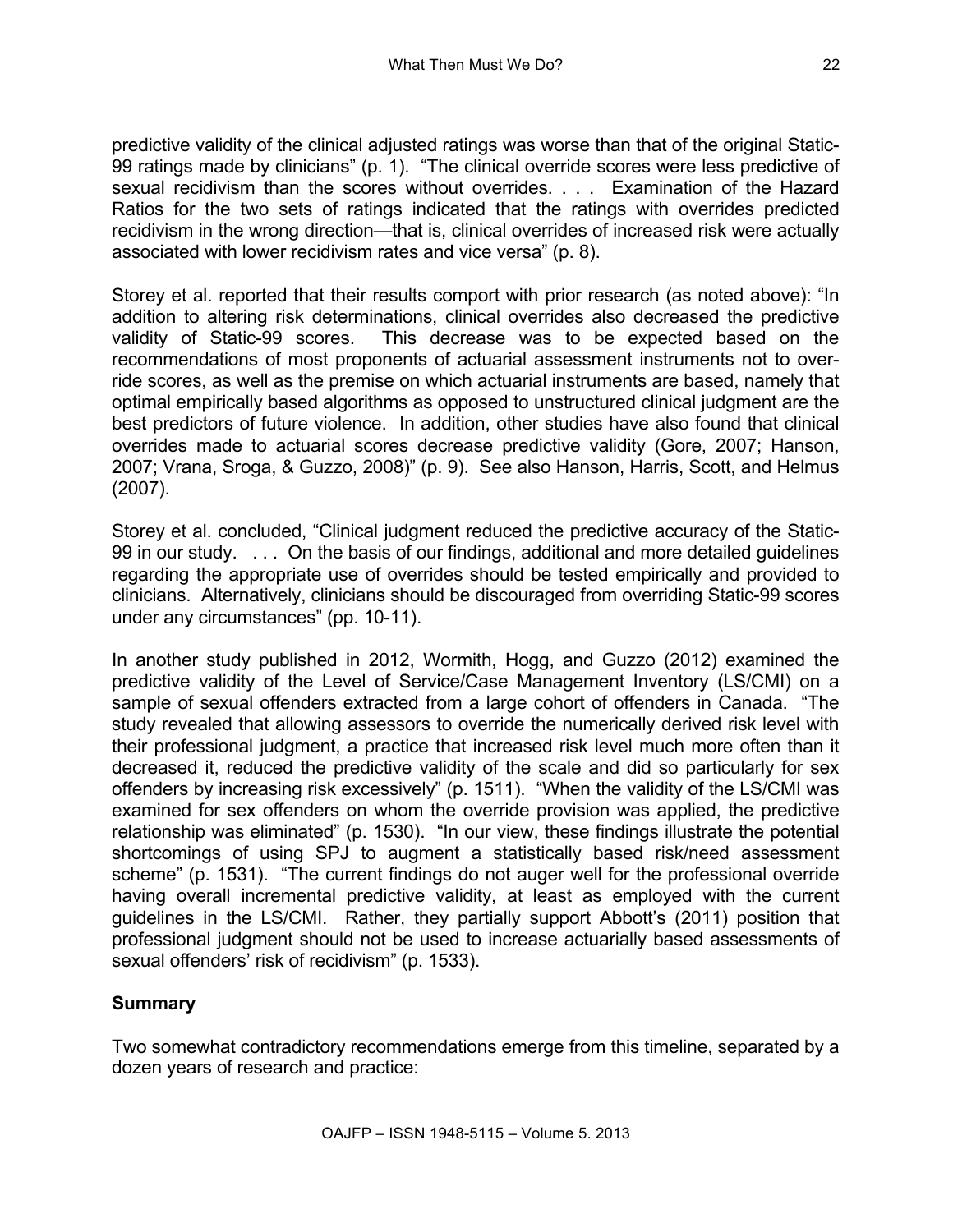- Hanson & Thornton (2000): Prudent evaluators would want to consider whether there are external factors that warrant adjusting the initial score or special features that limit the applicability of the scale (e.g., a debilitating disease or stated intentions to reoffend). Given the poor track record of clinical prediction, however, adjustments to actuarial predictions require strong justifications. In most cases, the optimal adjustment would be expected to be minor or none at all.
- Storey et al. (2012): Additional and more detailed guidelines regarding the appropriate use of overrides should be tested empirically and provided to clinicians. Alternatively, clinicians should be discouraged from overriding Static-99 scores under any circumstances.

SVP evaluators now have five research studies directly comparing pure-actuarial to adjusted-actuarial risk assessment for sexual recidivism. Overall, the evidence does not show that adjusting or overriding the results of an actuarial instrument increases the accuracy of risk assessment.<sup>10</sup> On the contrary, there is evidence that adjustments or overrides often decrease accuracy. These five research studies lead to the conclusion that evaluators have *not* been prudent. In spite of Hanson and Thornton's guidelines (be prudent, make only minor adjustments or none at all, only make adjustments in the face of special features such as debilitating disease or stated intentions to offend), clinicians have sometimes chosen not to rely on the results of the actuarial instrument, even in the absence of special circumstances. The result has been a decrease in accuracy. Available research does not support the use of professional judgment to adjust or override actuarial-based risk assessment of sexual recidivism.

## **What Then Must We Do?**

In their 1989 *Science* article, Dawes, Faust, and Meehl noted that, in spite of an increasingly massive and consistent body of evidence, few practitioners seemed to have changed their practice habits (see also Grove, 2005). My experience in SVP cases over the past 14 years is similar. In their reports and testimony, SVP evaluators routinely use an actuarial instrument (typically the Static-99R these days) and then use their judgment to consider additional factors before offering a "professional opinion" regarding the person's likelihood to sexually reoffend. In doing so, evaluators typically fail to mention that they are using an approach to risk assessment that has been shown to decrease the accuracy of risk predictions, has no known reliability, and fails to produce a probability of reoffense with an associated confidence interval (making it impossible to know the certainty of the risk prediction).

 $10$  For a possible, limited exception, see Wormith et al. (2012, p. 1530): "Our findings suggest that the use of the override function to lower risk level, as rare as that was, may indeed be an appropriate procedure." This has not been a consistent finding across studies.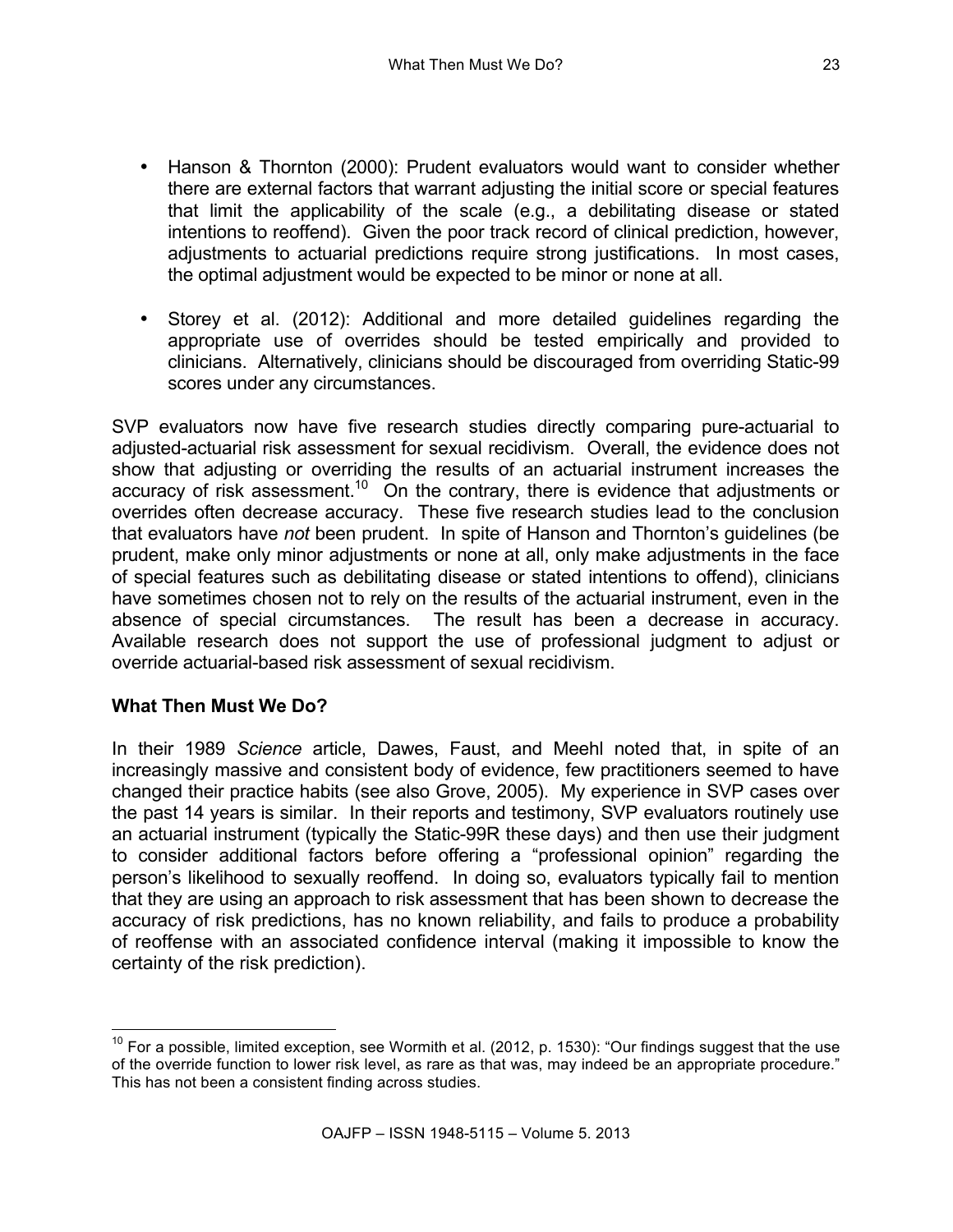Referencing the APA Ethical Principles of Psychologists and Code of Conduct<sup>11</sup> and quoting Paul Meehl, Grove (2005, p. 1236) concludes:

The principle of beneficence therefore generally requires psychologists to choose and use the prediction method that yields the most accurate predictions. . . . "It is therefore foolish, and I would say even immoral, for a trusted . . . expert . . . to employ a method which has a lower hit-frequency than another available method." (Meehl, 1956, p. 163).

As scientist-practitioners, SVP evaluators should apply the results of scientific studies to the cases we evaluate. If the research showed that adjusted-actuarial risk assessments were more accurate than pure-actuarial risk assessments, it would be an evaluator's responsibility to learn how to perform the best adjusted-actuarial risk assessment possible. But because extant research shows that clinical adjustments do not increase, and often reduce, accuracy of risk assessments, SVP evaluators should generally refrain from using clinical adjustments or overrides in our risk assessments.

Would it be practical for an SVP evaluator to rely solely on an actuarial instrument, no matter what? No. Meehl (1954, 1957) used a hypothetical "broken-leg" example to illustrate an exception to an actuarial scheme (see also Grove, 2005). A hypothetical professor goes to the movies on Tuesdays with great regularity. Based on extensive observations, an actuarial table is developed showing that if it is a Tuesday night the probability that the professor will go to the movies is .9. This Tuesday morning, though, the professor breaks his leg and is put in a hip cast, making it impossible for him to fit in a theater seat. (It is 1954 in this example, and theaters are not yet accessible for people with disabilities.) Based on this rare set of circumstances, a human judge would – and should – override the actuarial-based prediction and predict that the professor will not go to the movies this Tuesday.

Meehl (1957; see also Grove, 2005) highlighted four points about "broken legs" (special features). The following list paraphrases those four guidelines:

- 1. A broken leg is an objective fact, determinable with high accuracy.
- 2. The relationship between the broken leg and the predicted event is recognized by all sane people.
- 3. The broken leg can be considered in isolation (no interaction effects necessary).
- 4. The relationship between the broken leg and the predicted event is direct, not mediated by theory.

In their article introducing the Static-99, Hanson and Thornton (2000) mention two examples of "special features" of a case that would likely warrant an override of an actuarial instrument: debilitating disease or stated intentions to re-offend. These are rare

 <sup>11</sup> http://www.apa.org/ethics/code/index.aspx?item=3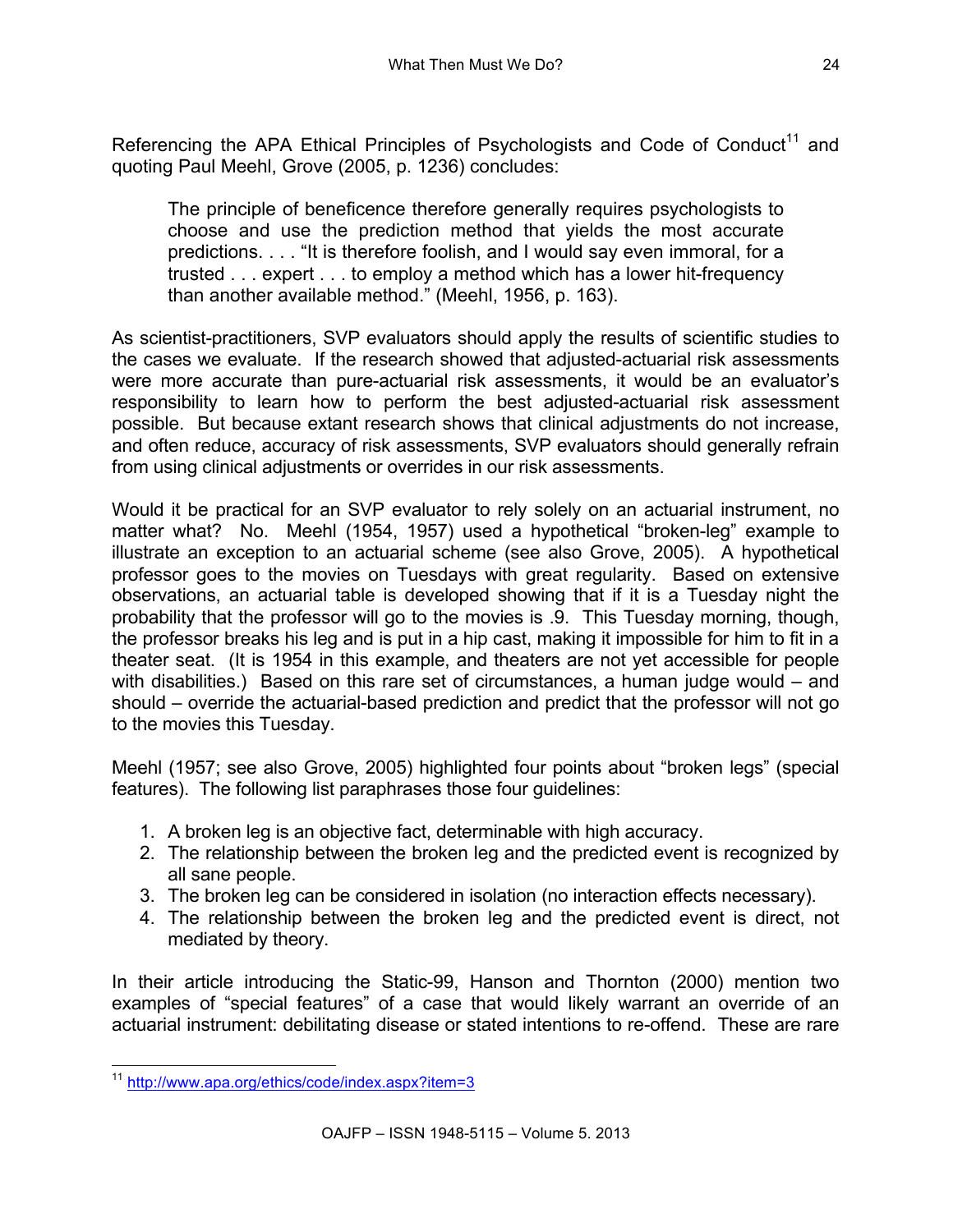but realistic features of SVP cases that would satisfy Meehl's broken-leg guidelines. In the absence of such rare features, SVP evaluators should not adjust or override actuarialbased predictions.

Received November 8, 2012; revision submitted January 8, 2013; accepted January 12, 2013.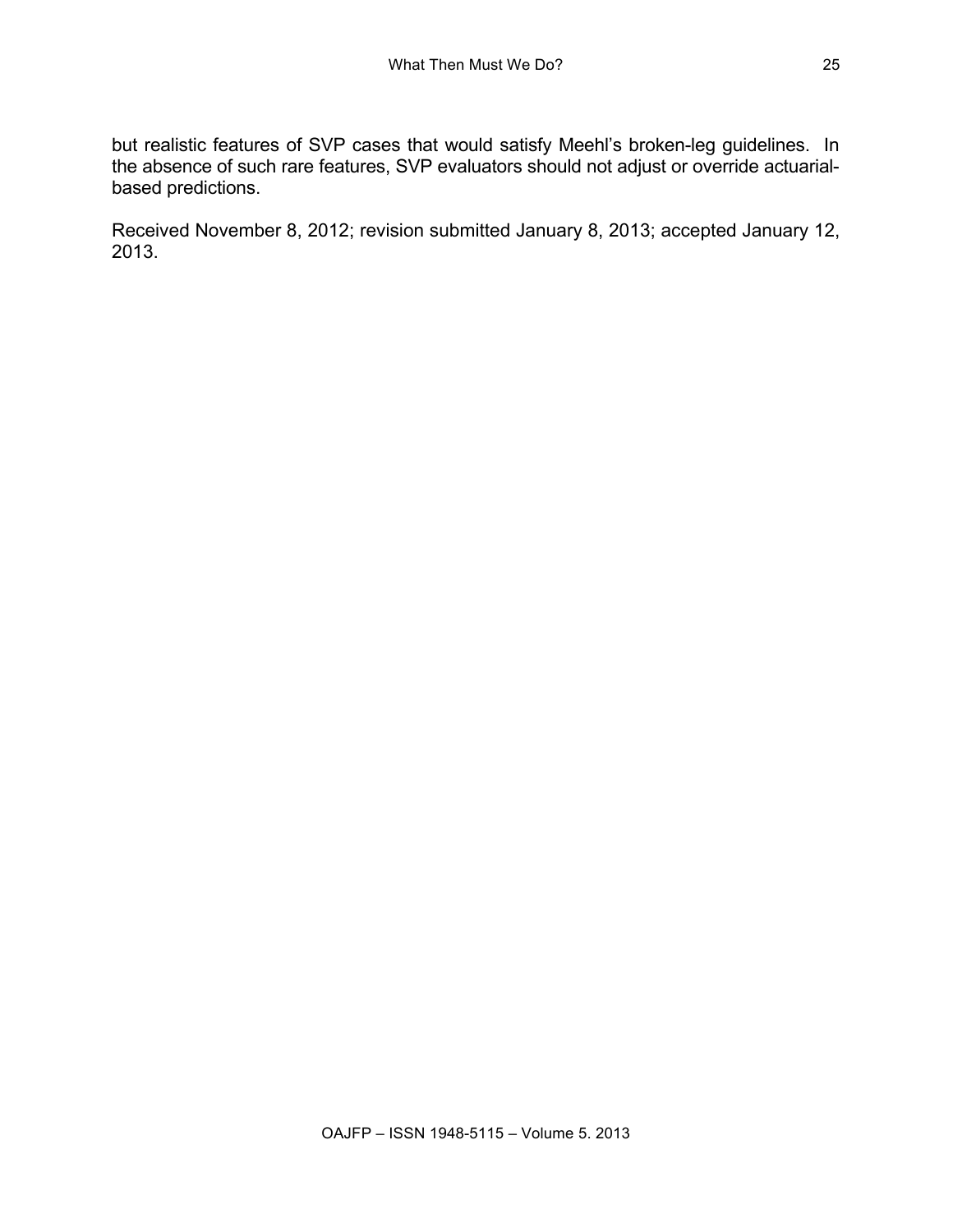## **References**

- Abbott, B. R. (2011). Throwing the baby out with the bath water: Is it time for clinical judgment to supplement actuarial risk assessment? *Journal of the American Academy of Psychiatry and Law, 39*, 222-230.
- Campbell, T. W., & DeClue, G. (2010a). Flying blind with naked factors: Problems and pitfalls in adjusted-actuarial sex-offender risk assessment. *Open Access Journal of Forensic Psychology, 2,* 75-101.
- Campbell, T. W., & DeClue, G. (2010b). Maximizing predictive accuracy in sexually violent predator evaluations. *Open Access Journal of Forensic Psychology, 2,* 148-232.
- Dawes, R. M., Faust, D., & Meehl, P. E. (1989). Clinical versus actuarial judgment. *Science, 243,* 1668-1774.
- DeClue, G., & Campbell, T. W. (2010). Still maximizing accuracy in sexually violent predator evaluations. *Open Access Journal of Forensic Psychology, 2,* 322-336.
- Fitch, W. L., & Hammen, D. A. (2003). The new generation of sex offender commitment laws: Which states have them and how do they work? In B. J. Winick & J. Q. LaFond (Eds.) *Protecting Society from sexually dangerous offenders.* Washington, DC: American Psychological Association.
- Gore, K. S. (2007). Adjusted actuarial assessment of sex offenders: The impact of clinical overrides on predictive accuracy. *Dissertation Abstracts International, 68*(07), 4824B. (UMI No. 3274898).
- Grove, W. M. (2005). Clinical versus statistical prediction: The contribution of Paul E. Meehl. *Journal of Clinical Psychology, 6,* 1233-1243.
- Hanson, R. K. (1997). The development of a brief actuarial risk scale for sexual offense recidivism. (User Report 97-04). Ottawa: Department of the Solicitor General of Canada.
- Hanson, R. K. (1998). What do we know about sex offender risk assessment? *Psychology, Public Policy, and Law, 4,* 50-72.
- Hanson, R. K., & Bussière, M. T. (1998). Predicting relapse: A meta-analysis of sexual offender recidivism studies. *Journal of Consulting and Clinical Psychology, 66,* 348-362.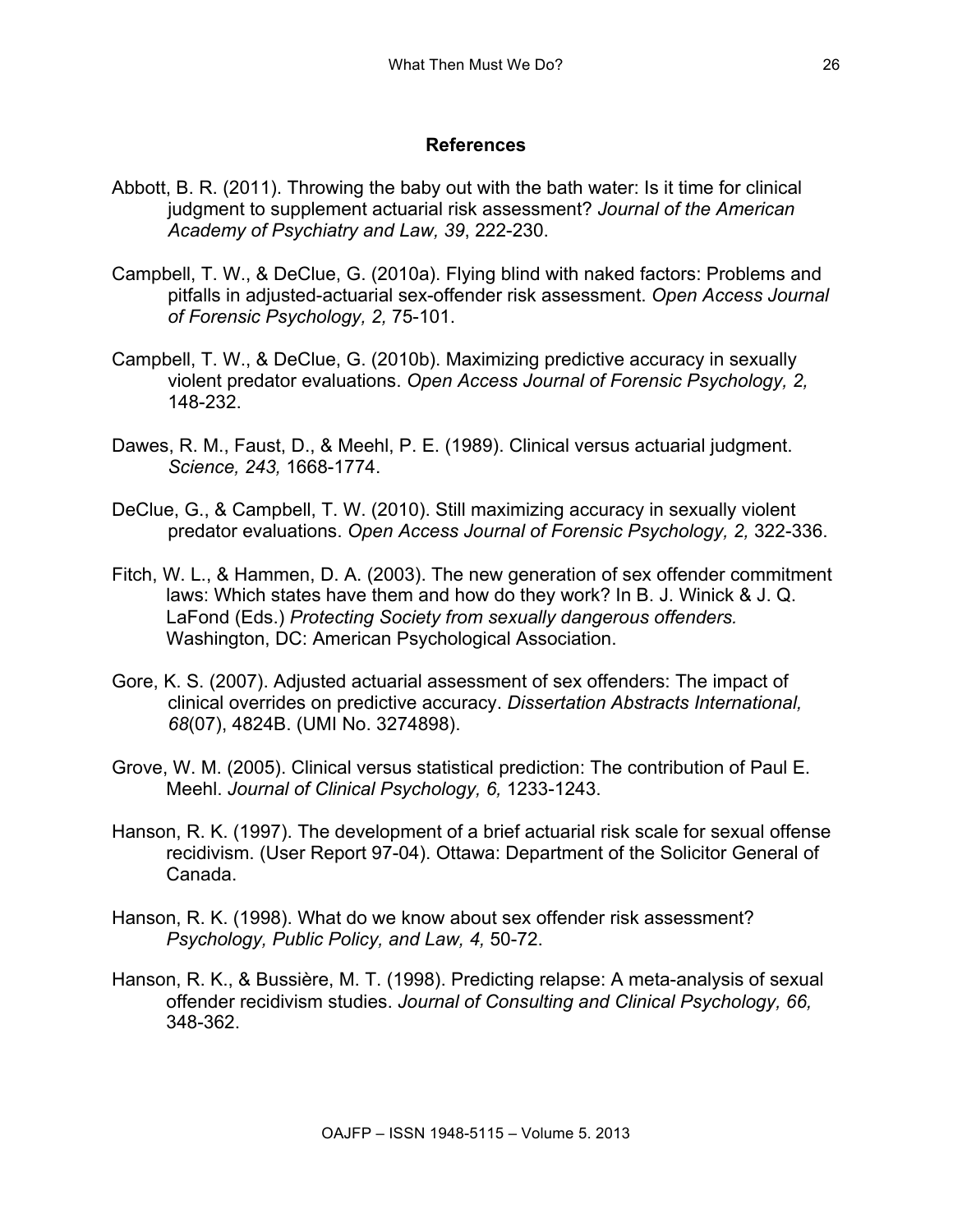- Hanson, R. K. (2002). Introduction to the Special Section on dynamic risk assessment with sex offenders. *Sexual Abuse: A Journal of Research and Treatment, 14,* 99- 101.
- Hanson, R. K. (March 2007). *How should risk assessments for sexual offenders be conducted?* Paper presented at the Fourth Annual Forensic Psychiatry Conference, Victoria, British Columbia, Canada. Cited in R. K. Hanson & K. Morton-Bourgon. (2009). The accuracy of recidivism risk assessments for sexual offenders: A meta-analysis of 118 prediction studies. *Psychological Assessment, 21,* 1-21.
- Hanson, R. K., Harris, A. J. R., Scott, T.-L., & Helmus, L. (2007). Assessing the Risk of Hanson, R. K., & Morton-Bourgon, K. (2005). The characteristics of persistent sexual offenders: A meta-analysis of recidivism studies. *Journal of Consulting and Clinical Psychology, 73,* 1154-1163.
- Hanson, R. K., & Morton-Bourgon, K. E. (2009). The accuracy of recidivism risk assessments for sexual offenders: A meta-analysis of 118 prediction studies. *Psychological Assessment, 21,* 1-21.
- Hanson, R. K., & Thornton, D. (2000). Improving risk assessments for sex offenders: A comparison of three actuarial scales. *Law and Human Behavior, 24,* 119-136.
- Helmus, L., Thornton, D., Hanson, R. K., & Babchishin, K. M. (2011). Improving the predictive accuracy of Static-99 and Static-2002 with older sex offenders: Revised age weights. *Sexual Abuse: Journal of Research and Treatment.*
- Meehl, P.E. (1954). Clinical versus statistical prediction: A theoretical analysis and a review of the evidence. Minneapolis: University of Minnesota.
- Meehl, P. E. (1956). Symposium on clinical and statistical prediction: The tie that binds. *Journal of Counseling Psychology, 3,* 163-173.
- Meehl, P. E. (1957). When shall we use our heads instead of the formula? *Journal of Counseling Psychology, 4,* 268-273.
- Montaldi, D. F. (2011). Probability and sexual offenders: Some preliminary remarks. The Forum, XXIII (2), 20-32.
- Petrila, J., & Otto, R.K. (2001). Admissibility of expert testimony in sexually violent predator proceedings. In A. Schlank (Ed.), *The sexual predator: Legal issues, clinical issues, special populations - Volume II.* Kingston, NJ: Civic Research Institute.